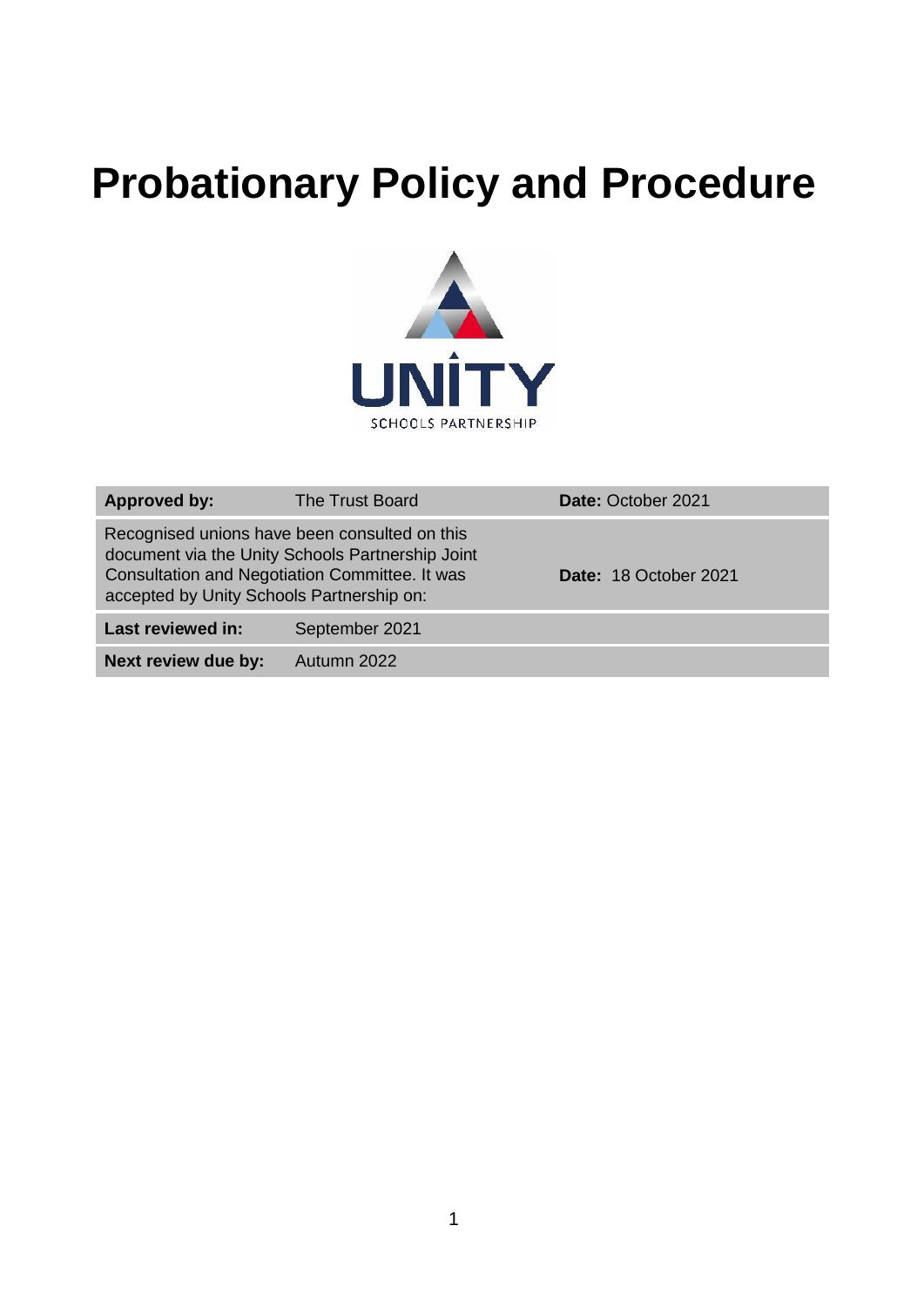#### **DOCUMENT CONTROL Changes History**

| <b>Issue No</b> | Date           | <b>Amended by</b>  | <b>Summary of</b><br><b>Changes</b> |
|-----------------|----------------|--------------------|-------------------------------------|
| 1.0             | September 2018 | Head of HR         | Version 1.0                         |
| 2.0             | September 2021 | <b>Jude Saward</b> | Document control<br>page            |
|                 |                |                    |                                     |
|                 |                |                    |                                     |

#### **Authorisation (Responsible Owner)**

| Name        | Role                   | <b>Approval Date</b> |
|-------------|------------------------|----------------------|
| Tim Coulson | <b>Chief Executive</b> |                      |

#### **Approval (Accountable Owner)**

| <b>Name</b> | Role           | <b>Approval Date</b> |
|-------------|----------------|----------------------|
| Angela Bull | Director of HR |                      |

#### **Reviewers (Consulted)**

| Name and/or Role       | <b>Approval Date</b> |
|------------------------|----------------------|
| Directors of Education |                      |
| Headteachers           |                      |
| <b>JCNC</b>            |                      |

#### **Distribution List – Once authorised (Informed)**

| <b>Name</b>      | <b>Method</b>                          |
|------------------|----------------------------------------|
| All Headteachers | Via Trust website                      |
|                  | Headteacher update to share with staff |
|                  |                                        |

#### **Review Period**

| <b>Date Document Reviewed</b> | By Whom |
|-------------------------------|---------|
| Next review - Autumn 2022     |         |
|                               |         |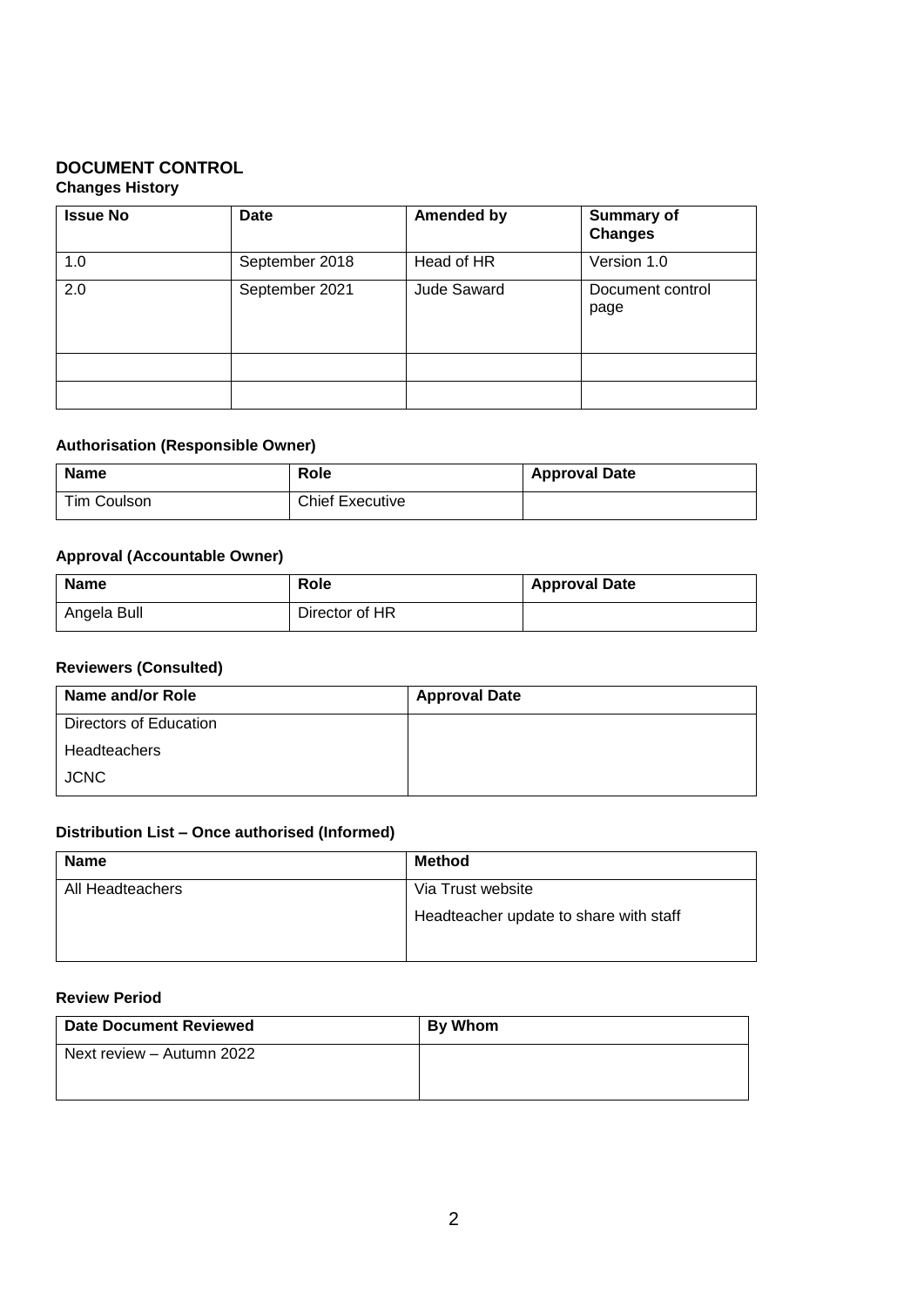# **Contents**

| APPENDIX A PREPARATION FOR PROBATIONARY REVIEWS EXAMPLE QUESTIONS  6 |  |
|----------------------------------------------------------------------|--|
| APPENDIX B CONFIDENTIAL INTERIM REPORTS ON PROBATIONARY EMPLOYMENT 7 |  |
|                                                                      |  |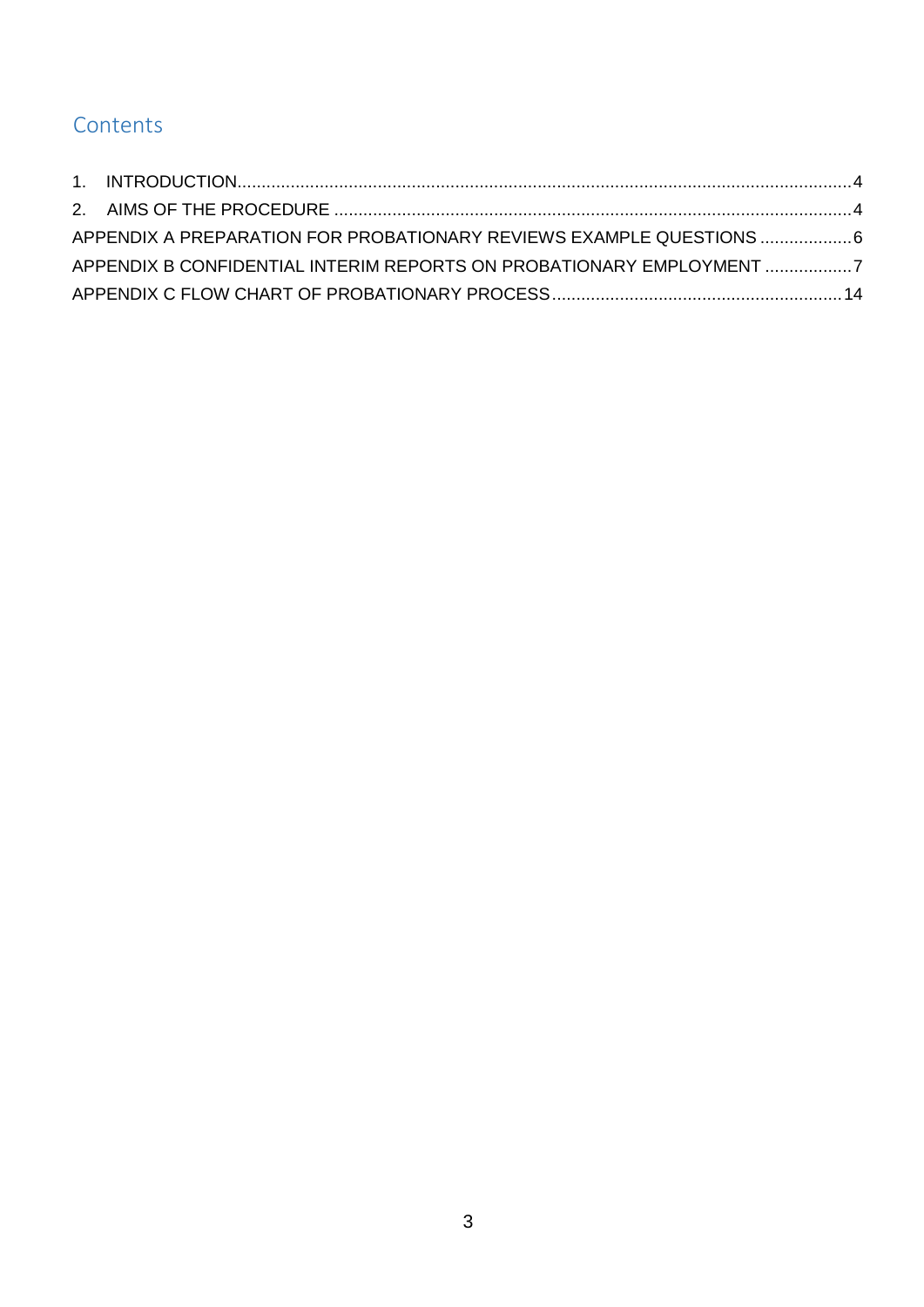## <span id="page-3-0"></span>**1. INTRODUCTION**

All new external appointments within the Unity Schools Partnership ("the Trust") are subject to satisfactory completion of a 26-week probationary period.

This probationary and induction procedure sets out a clear framework for assessing an individual's capability, reliability and suitability for the role they have been offered within the Trust and ensures that new staff are given the necessary training, support and guidance to carry out their role effectively, as soon as possible. It also provides new staff colleagues with the opportunity to assess whether their appointment meets their expectations.

It may be necessary to extend a probationary period to allow a further period in which capability, reliability and suitability for the role to be assessed. Any extension will be at the discretion of the line manager and the period of extension will be determined accordingly to individual circumstances, up to a maximum of 13 weeks).

Notice periods applicable during the probationary period are reduced to half term (teachers) and one week (support staff) by either party.

Occasionally it may be necessary to terminate an appointment during the probationary period. The induction procedure and review meetings allows for new employees to prove their suitability before any decision is made to dismiss either within, or at the end of, the probationary period.

#### <span id="page-3-1"></span>**2. AIMS OF THE PROCEDURE**

This procedure and wider induction arrangements aim to:

- Provide the best possible environment for new employees to learn their job and to prove their suitability for permanent employment
- Provide new employees with the training, guidance and other support measures to enable them to orientate themselves and gain any additional skills / experience necessary for them to fulfil all the requirements of their new role and responsibilities.
- Provide new employees with information, guidance and work experience so that they are able to make an informed assessment of the Trust as an employer before confirming their acceptance of the employment contract and associated terms and conditions.
- Provide a framework within which employees' managers can judge the suitability of the employees, discuss any shortcomings and agree any action and reasonable additional support needed to remedy any concerns regarding capability, reliability or suitability
- Ensure that management actions are reasonable and employees have been given an adequate chance to improve, undergo appropriate training, etc.

To support these aims: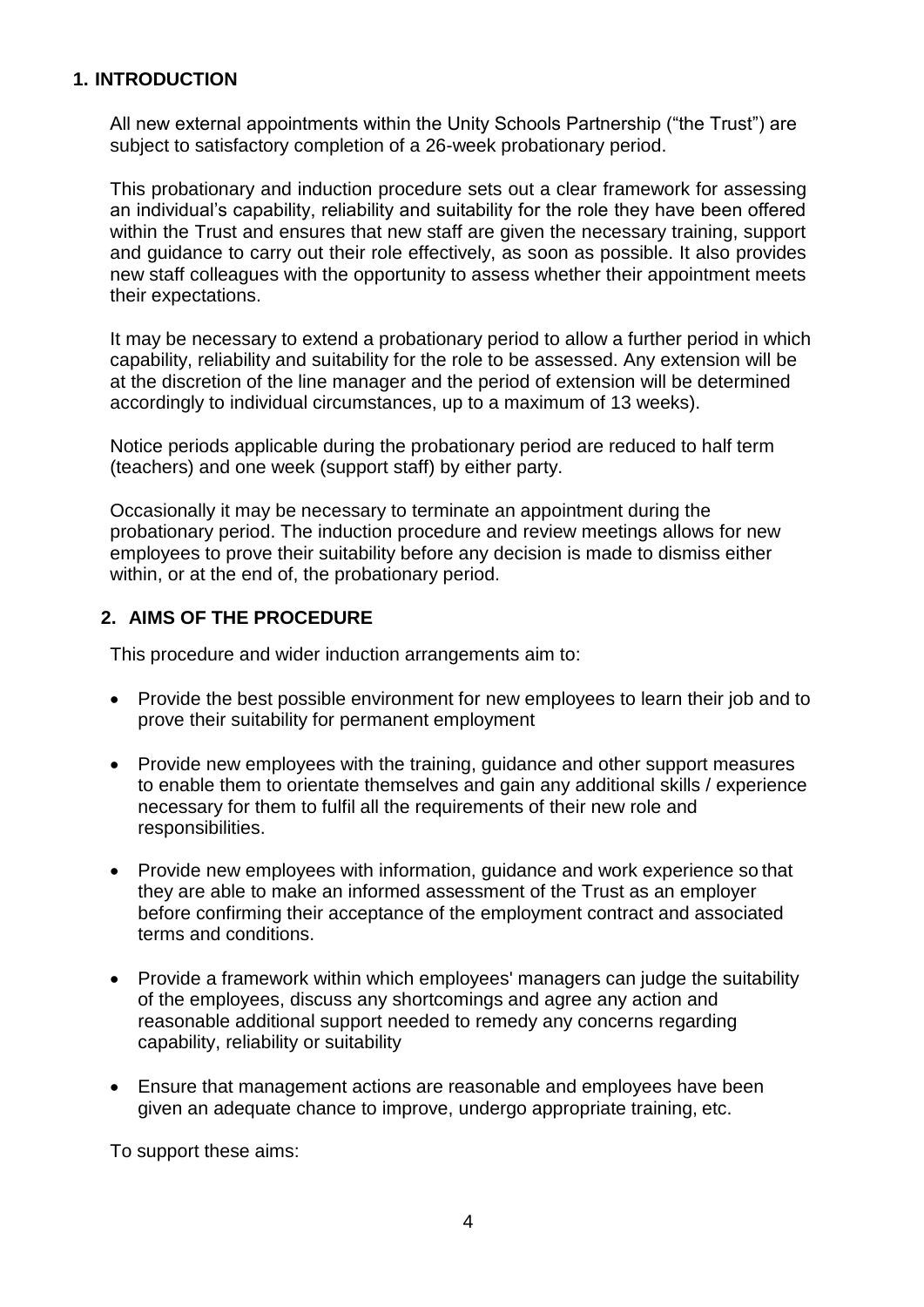- All new employees must be made aware, during the selection process, that there is a probationary and induction period and that assessments will be made during this period of their suitability for continued employment
- All new employees should be properly inducted in their jobs, including their rights and responsibilities on matters such as health and safety, safeguarding children and equal opportunities. Their induction should include an introduction to the duties and objectives of the job, expectations for performance and clear information on school policies, procedures and rules relevant to their role/employment. It should also include an introduction to the ethos and values of the Trust and full familiarisation with informal routines, protocols and other working arrangements.
- Line managers or supervisors responsible for managing, co-ordinating and reviewing new employees' probationary periods will, as necessary, receive appropriate training for this and their wider supervisory role.

The following pages contain template forms and guidance.

This policy and procedure is non-contractual and may be updated from time to time following consultation through the Trust's JCNC arrangements.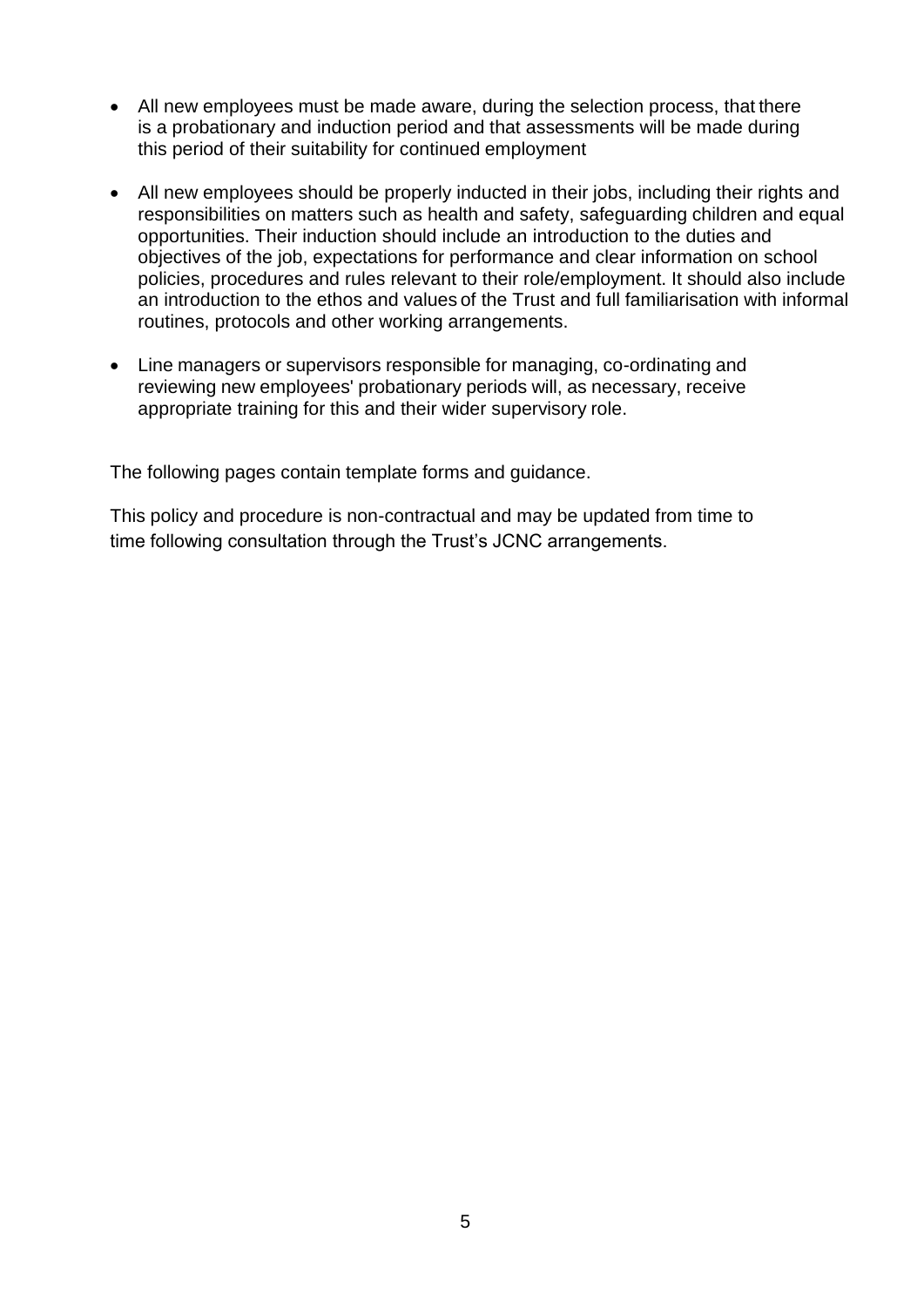#### <span id="page-5-1"></span><span id="page-5-0"></span>**PREPARATION FOR PROBATIONARY REVIEWS EXAMPLE QUESTIONS**

- a) Have you been given induction training for your new job?
- b) Do you think you received the information and help necessary to settle into your new job?
- c) Do you understand the overall responsibilities of your job?
- d) Do you understand the specific tasks/responsibilities your job involves?
- e) Is the job what you expected?
- f) Do you know how the school/Trust is organised?
- g) Do you feel that you know enough about your team and the work of the Trust?
- h) Do you understand your teams' role within the school/Trust?
- i) What work have you undertaken to achieve the main tasks/objectives set since your appointment/last probationary review?
- j) What problems, if any, have you encountered?
- k) How do you consider these problems can be overcome (e.g. training)?
- l) What do you think your training needs are for the next 6 weeks?
- m) What support, if any, do you require from me to help you to achieve the objectives set for the probationary period?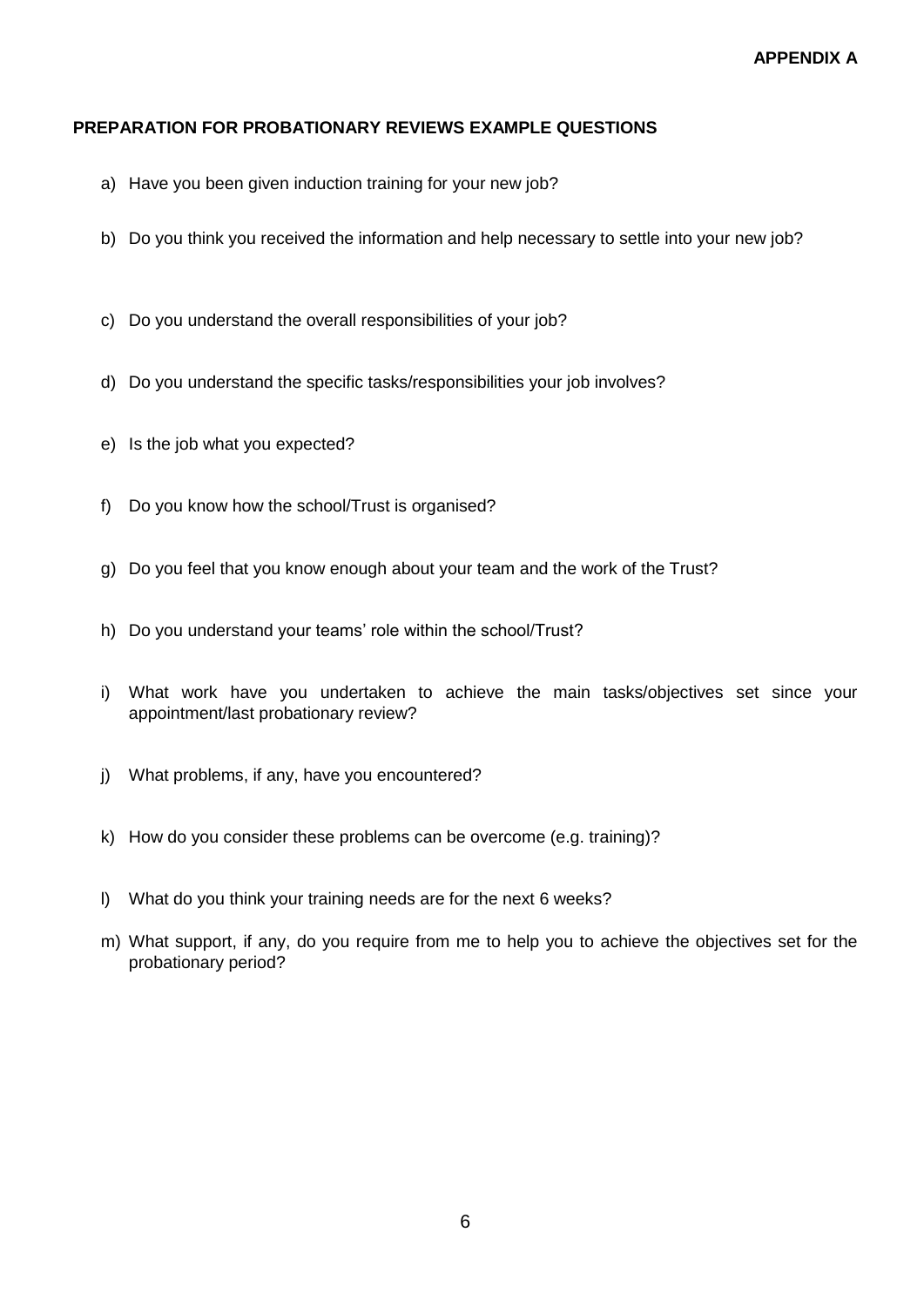#### <span id="page-6-1"></span><span id="page-6-0"></span>**CONFIDENTIAL INTERIM REPORTS ON PROBATIONARY EMPLOYMENT**

| DETAILS OF THE EMPLOYEE AND POST |  |                   |                |
|----------------------------------|--|-------------------|----------------|
| NAME:                            |  | DATE STARTED:     |                |
| SCHOOL/<br><b>CENTRAL TEAM:</b>  |  | <b>JOB TITLE:</b> |                |
| <b>MANAGER NAME:</b>             |  |                   |                |
|                                  |  | <b>DATE DUE</b>   | DATE COMPLETED |
| <b>FIRST REVIEW</b>              |  |                   |                |
| (8-10 WEEKS SERVICE)             |  |                   |                |
| <b>SECOND REVIEW</b>             |  |                   |                |
| (16-18 WEEKS SERVICE)            |  |                   |                |
| <b>FINAL REVIEW</b>              |  |                   |                |
| (BEFORE 26 WEEKS SERVICE)        |  |                   |                |

#### Notes:

- 1. This form is to be completed by the line manager or supervisor of the employee under review
- 2. When completed, each report must be shown to and discussed with the employee. It is important that all points included in the reports are covered, not just those where improvement appears necessary
- 3. The completed form should be shared with the Headteacher or other relevant member of the senior management team/Trust postholders. Any matters requiring attention should be highlighted
- 4. A copy of any report will be supplied to the employee if he/she requests it
- 5. The probationary period is six calendar months (26 weeks). The following review arrangements are based on three interviews over this 26-week period. At the line manager's discretion, the probationary period may be extended. Where an extended probationary period is being considered (or transfer to the school's permanent establishment may not be recommended) advice should be sought from a HR Business Partner at an early stage
- 6. If the probationary service is satisfactory, the employee will be notified formally of his/her transfer to Trust's permanent establishment or longer-term temporary employment. If the probationary service is not satisfactory and the appointment is not to be confirmed, the reasons should be recorded in the third report, with reference made to any separate papers (e.g. letters or internal notes to the employee). The employee will be invited to a formal meeting (and advised of their right to be accompanied by a trade union representative or colleague), at which the proposal to end their employment will be further considered. Normal appeal rights against dismissal will apply
- 7. Matters of capability, reliability and general suitability for the role will normally be assessed in accordance with the various stages set down in this procedure. However, it may be appropriate to deal with any alleged misconduct under the school's disciplinary procedure rather than the probation procedure. In such cases the disciplinary timescales may be shortened to fit in with the probationary period
- 8. Employees and line managers/supervisors may find the questions at the end of this document helpful in their preparation for each review.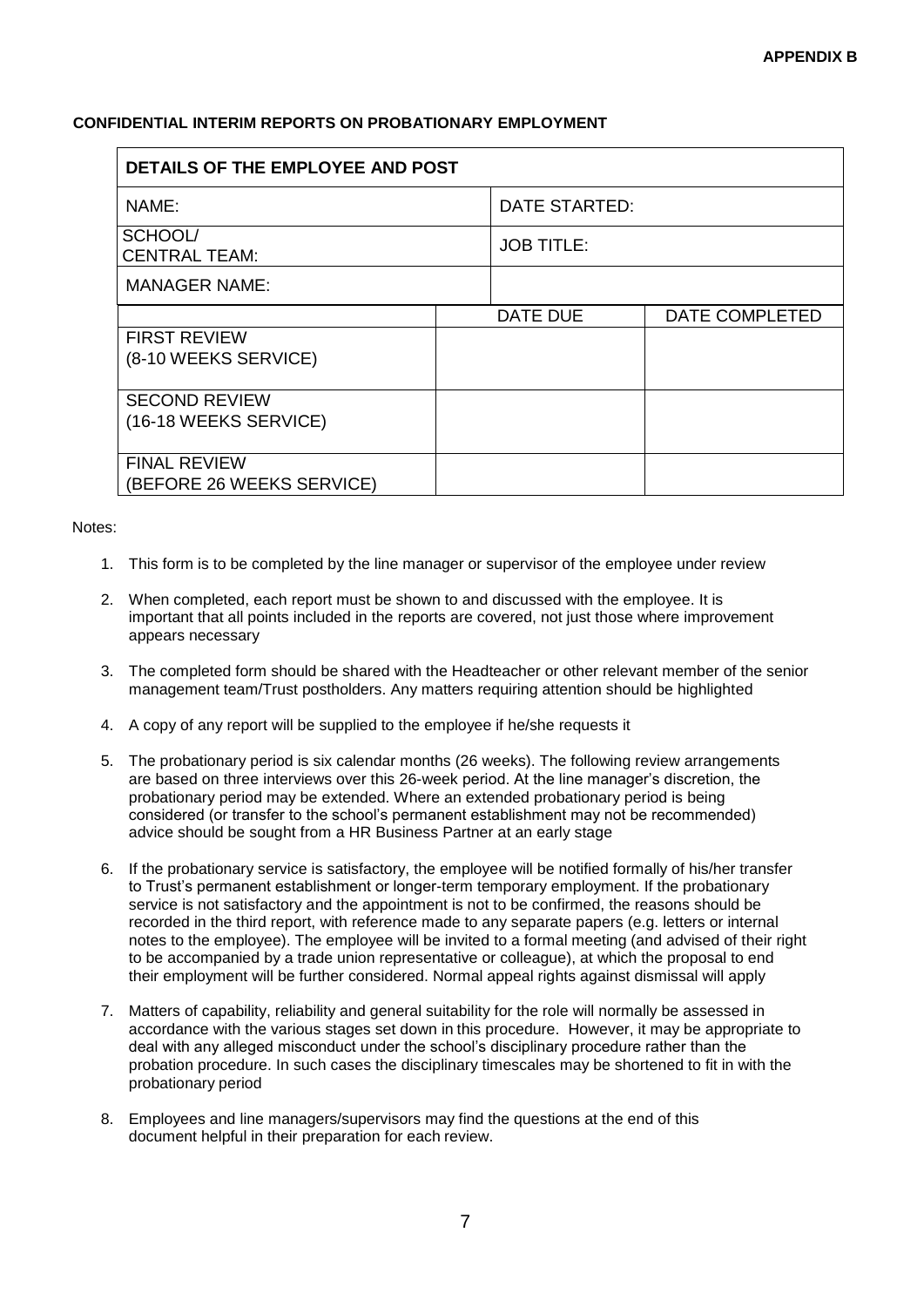#### **FIRST INTERIM REPORT ON PROBATIONARY EMPLOYMENT (after 8 - 10 weeks' service)**

To be completed by line manager/supervisor following interview with the employee

| Work Performance – please report below on performance by comparison with the<br>competency requirements of the job and/or the job description/person specification              |                             |  |
|---------------------------------------------------------------------------------------------------------------------------------------------------------------------------------|-----------------------------|--|
| Essential/Desirable requirements of Person<br>Specification - some examples are included<br>below                                                                               | Level of performance in job |  |
| a) Knowledge of area of work and specific<br>tasks/responsibilities.                                                                                                            |                             |  |
| b) Knowledge of basic conditions or<br>procedures                                                                                                                               |                             |  |
| c) Working with people/pupils and building<br>effective relationships                                                                                                           |                             |  |
| d) Performance of job related tasks. (This<br>might include, for example, lesson<br>planning, teaching/delivery,<br>monitoring/assessment and management<br>of pupil behaviour) |                             |  |
| e) Ability to prioritise and meet deadlines                                                                                                                                     |                             |  |
| f) Team working and communication                                                                                                                                               |                             |  |
| g) Areas to be developed and carried<br>forward for discussion at next review                                                                                                   |                             |  |
| h) Other matters arising                                                                                                                                                        |                             |  |
|                                                                                                                                                                                 |                             |  |
|                                                                                                                                                                                 |                             |  |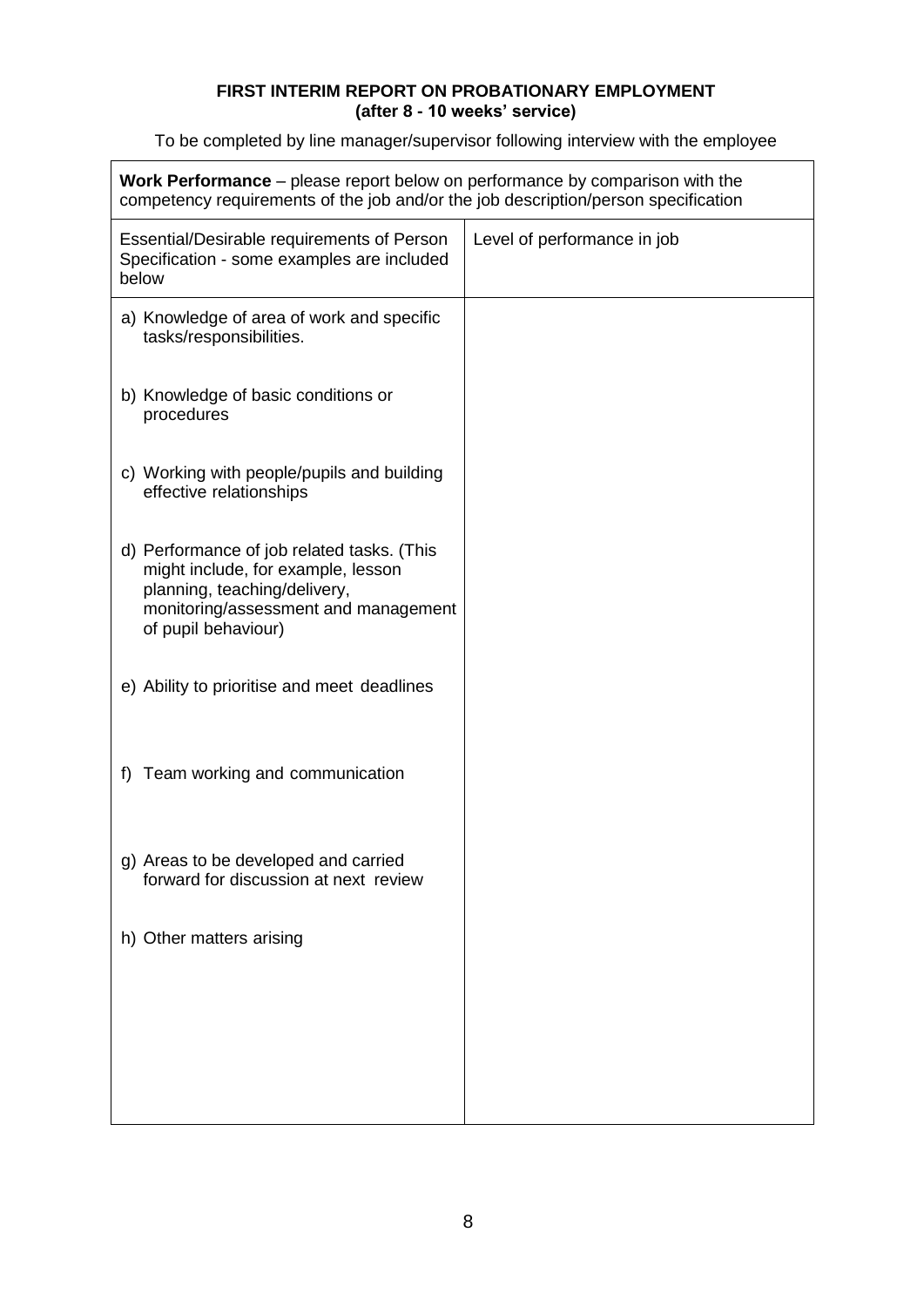| other characteristics necessary for good performance | Personal Requirements - please report below on general conduct, timekeeping,<br>attendance, commitment, flexibility, ability to use own initiative appropriately and any |       |
|------------------------------------------------------|--------------------------------------------------------------------------------------------------------------------------------------------------------------------------|-------|
|                                                      |                                                                                                                                                                          |       |
|                                                      |                                                                                                                                                                          |       |
|                                                      |                                                                                                                                                                          |       |
|                                                      |                                                                                                                                                                          |       |
|                                                      | Training and Development needs - please identify and describe below how these can<br>be met in the review period, including an action to be taken before next review     |       |
|                                                      |                                                                                                                                                                          |       |
|                                                      |                                                                                                                                                                          |       |
|                                                      |                                                                                                                                                                          |       |
|                                                      |                                                                                                                                                                          |       |
| Comments and signature by line manager/supervisor    |                                                                                                                                                                          |       |
|                                                      |                                                                                                                                                                          |       |
|                                                      |                                                                                                                                                                          |       |
| Signature:                                           | Print name:                                                                                                                                                              | Date: |
|                                                      |                                                                                                                                                                          |       |
| member of Senior Management Team/Trust postholder    | Comments (if any) and signature by line manager/supervisor's line manager or                                                                                             |       |
|                                                      |                                                                                                                                                                          |       |
|                                                      |                                                                                                                                                                          |       |
| Signature:                                           | Print name:                                                                                                                                                              | Date: |
| Comments (if any) and signature by employee          |                                                                                                                                                                          |       |
|                                                      |                                                                                                                                                                          |       |
|                                                      |                                                                                                                                                                          |       |
|                                                      |                                                                                                                                                                          |       |
| Signature:                                           | Print name:                                                                                                                                                              | Date: |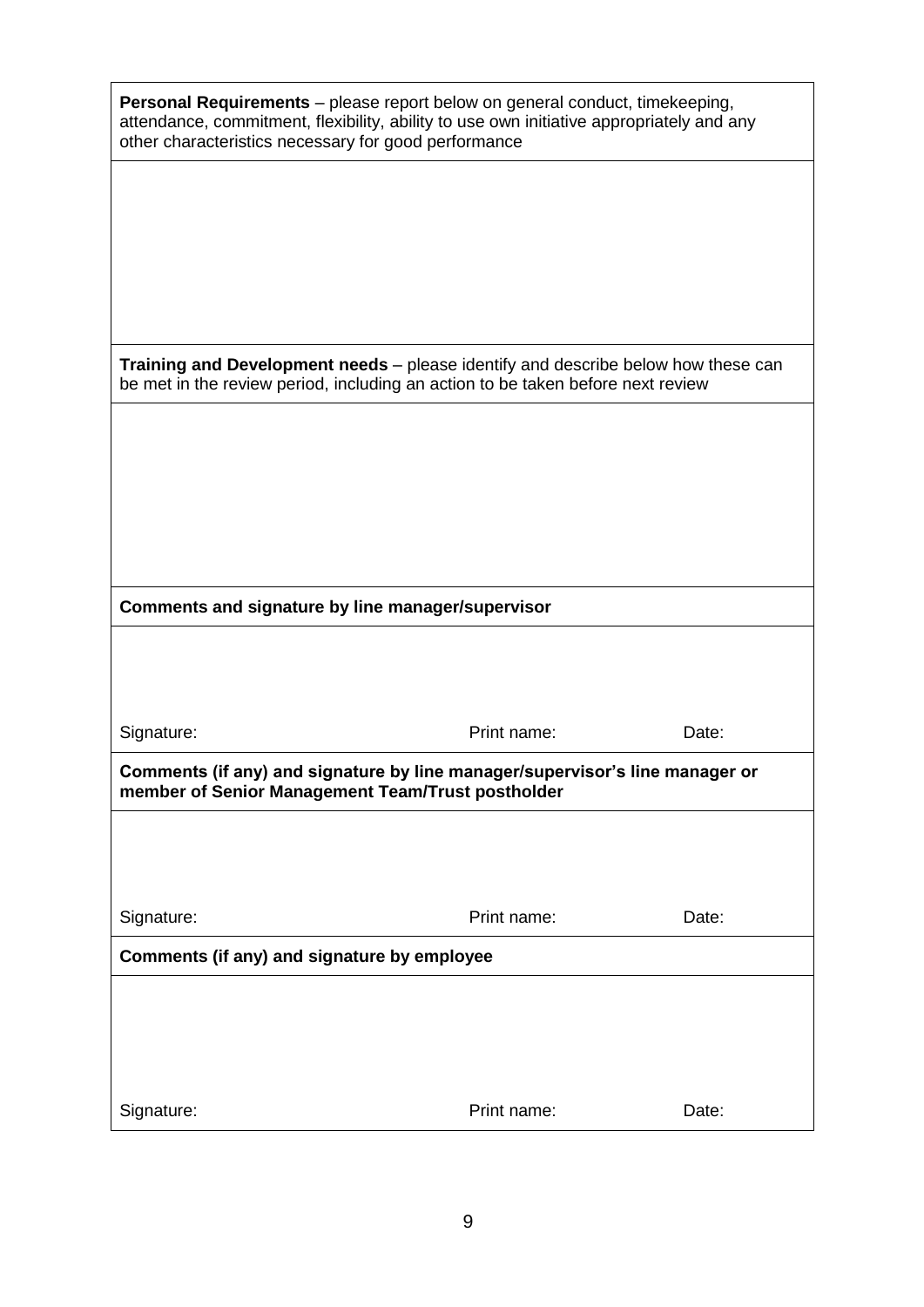### **SECOND INTERIM REPORT ON PROBATIONARY EMPLOYMENT**

# **(after 16 - 18 weeks' service)**

To be completed by line manager/supervisor following interview with the employee

| Work Performance – please report below on performance by comparison with the<br>competency requirements of the job and/or the job description/person specification |                                                                                                                                                                              |                             |
|--------------------------------------------------------------------------------------------------------------------------------------------------------------------|------------------------------------------------------------------------------------------------------------------------------------------------------------------------------|-----------------------------|
| Essential/Desirable requirements of Person<br>Specification - some examples are included<br>below                                                                  |                                                                                                                                                                              | Level of performance in job |
| a)                                                                                                                                                                 | Matters brought forward from first<br>review                                                                                                                                 |                             |
| b)                                                                                                                                                                 | Knowledge of area of work and specific<br>tasks/responsibilities                                                                                                             |                             |
| c)                                                                                                                                                                 | Working with people/pupils and building<br>effective relationships                                                                                                           |                             |
| d)                                                                                                                                                                 | Performance of job related tasks. (This<br>might include, for example, lesson<br>planning, teaching/delivery,<br>monitoring/assessment and<br>management of pupil behaviour) |                             |
| e)                                                                                                                                                                 | Ability to prioritise and meet deadlines                                                                                                                                     |                             |
| f)                                                                                                                                                                 | Team working and communication                                                                                                                                               |                             |
| g)                                                                                                                                                                 | Areas to be developed and carried<br>forward for discussion at next review                                                                                                   |                             |
| h)                                                                                                                                                                 | Other matters arising                                                                                                                                                        |                             |
|                                                                                                                                                                    |                                                                                                                                                                              |                             |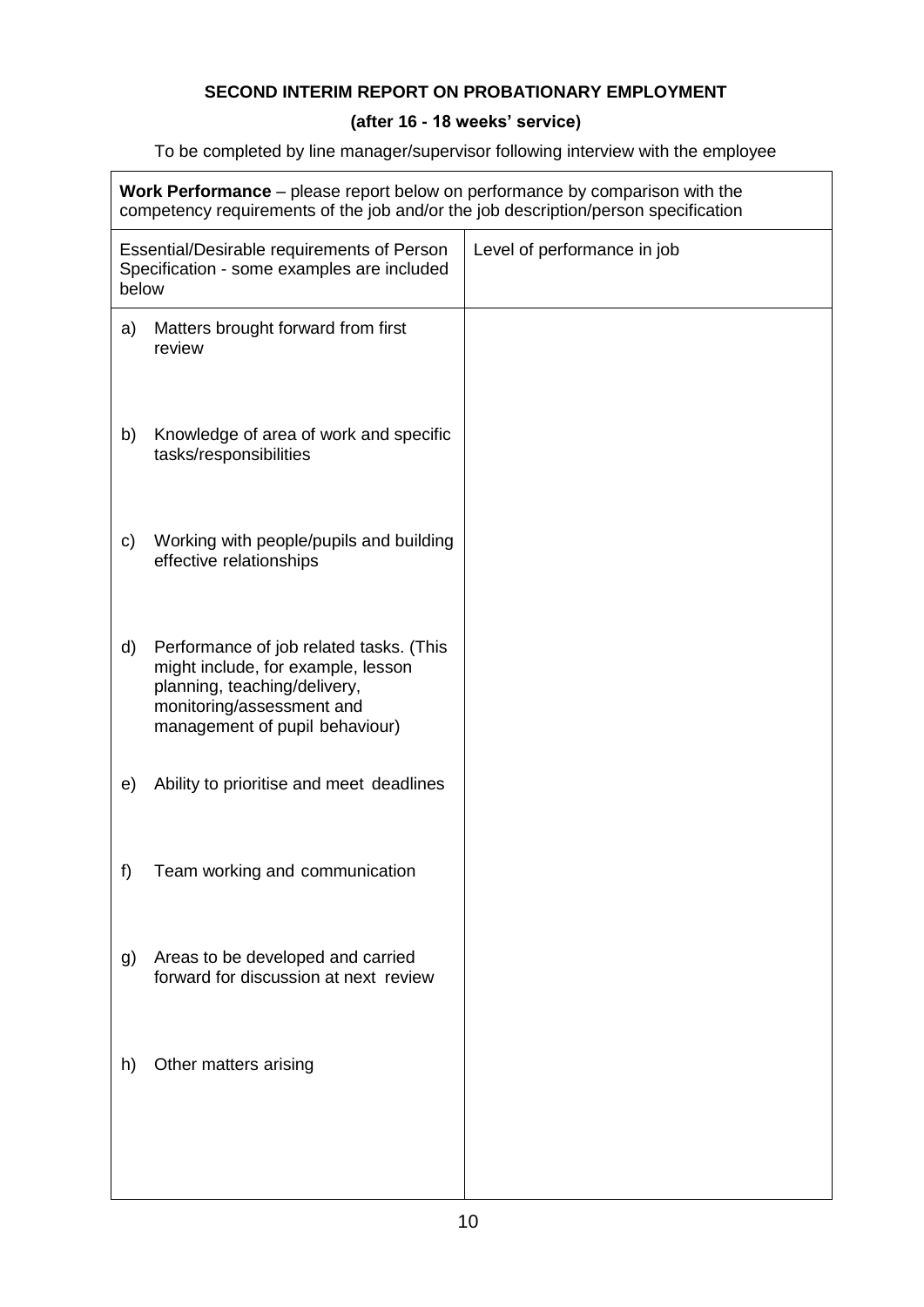| <b>Personal Requirements</b> – please report below on general conduct, timekeeping,<br>attendance, commitment, flexibility, ability to use own initiative appropriately and any<br>other characteristics necessary for good performance                         |             |       |  |  |
|-----------------------------------------------------------------------------------------------------------------------------------------------------------------------------------------------------------------------------------------------------------------|-------------|-------|--|--|
|                                                                                                                                                                                                                                                                 |             |       |  |  |
|                                                                                                                                                                                                                                                                 |             |       |  |  |
|                                                                                                                                                                                                                                                                 |             |       |  |  |
| <b>Training and Development needs</b> – please identify and describe below how these can<br>be met in the review period, including an action to be taken before next review                                                                                     |             |       |  |  |
|                                                                                                                                                                                                                                                                 |             |       |  |  |
|                                                                                                                                                                                                                                                                 |             |       |  |  |
| <b>Assessment</b> - at this stage, are you likely to recommend for transfer to permanent<br>establishment at the end of the probationary period? Yes/No                                                                                                         |             |       |  |  |
| If no, please set out reasons below and identify actions/improvement required before final<br>review. (Concerns regarding the likelihood of transfer to the school's permanent<br>establishment should be discussed the school's HR advisor at an early stage.) |             |       |  |  |
|                                                                                                                                                                                                                                                                 |             |       |  |  |
|                                                                                                                                                                                                                                                                 |             |       |  |  |
| Further Comments and signature by line manager/supervisor                                                                                                                                                                                                       |             |       |  |  |
|                                                                                                                                                                                                                                                                 |             |       |  |  |
| Signature:                                                                                                                                                                                                                                                      | Print name: | Date: |  |  |
| Comments (if any) and signature by line manager/supervisor's line manager or<br>member of Senior Management Team/Trust postholder                                                                                                                               |             |       |  |  |
|                                                                                                                                                                                                                                                                 |             |       |  |  |
| Signature:                                                                                                                                                                                                                                                      | Print name: | Date: |  |  |
| Comments (if any) and signature by employee                                                                                                                                                                                                                     |             |       |  |  |
|                                                                                                                                                                                                                                                                 |             |       |  |  |
|                                                                                                                                                                                                                                                                 |             |       |  |  |
| Signature:                                                                                                                                                                                                                                                      | Print name: | Date: |  |  |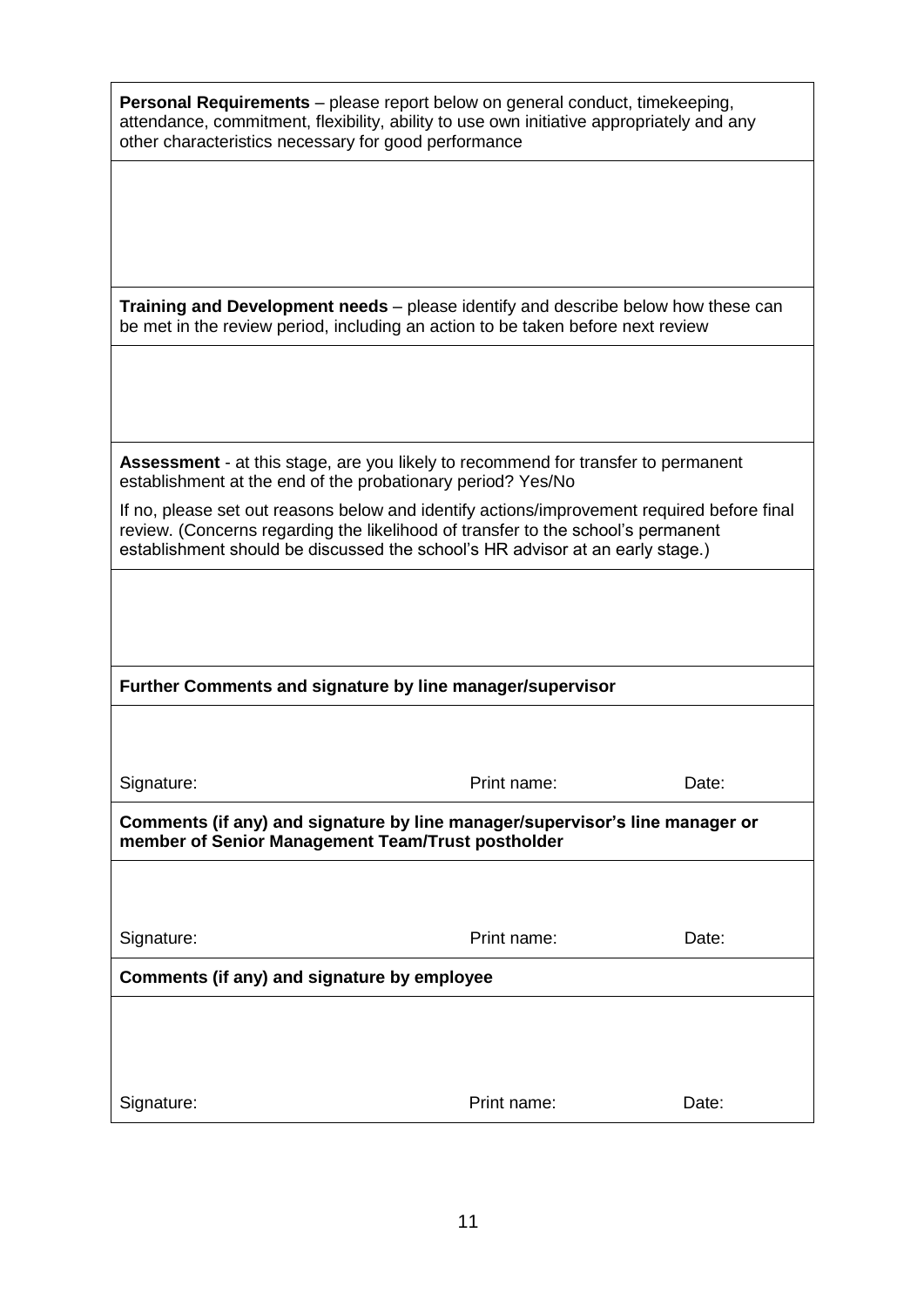#### **FINAL REPORT ON PROBATIONARY EMPLOYMENT (before 26 weeks' service)**

To be completed by line manager/supervisor following interview with the employee

| <b>Work Performance</b> – please report below on performance by comparison with the<br>competency requirements of the job and/or the job description/person specification          |                             |  |  |  |
|------------------------------------------------------------------------------------------------------------------------------------------------------------------------------------|-----------------------------|--|--|--|
| Essential/Desirable requirements of Person<br>Specification - some examples are included<br>below                                                                                  | Level of performance in job |  |  |  |
| Matters brought forward from second<br>a)<br>review                                                                                                                                |                             |  |  |  |
| b) Knowledge of area of work and specific<br>tasks/responsibilities                                                                                                                |                             |  |  |  |
| Working with people/pupils and building<br>C)<br>effective relationships                                                                                                           |                             |  |  |  |
| Performance of job-related tasks. (This<br>d)<br>might include, for example, lesson<br>planning, teaching/delivery,<br>monitoring/assessment and<br>management of pupil behaviour) |                             |  |  |  |
| Ability to prioritise and meet deadlines<br>e)                                                                                                                                     |                             |  |  |  |
| f)<br>Team working and communication                                                                                                                                               |                             |  |  |  |
| Areas to be developed and carried<br>g)<br>forward for inclusion in Performance and<br><b>Development Review</b>                                                                   |                             |  |  |  |
| Other matters arising<br>h)                                                                                                                                                        |                             |  |  |  |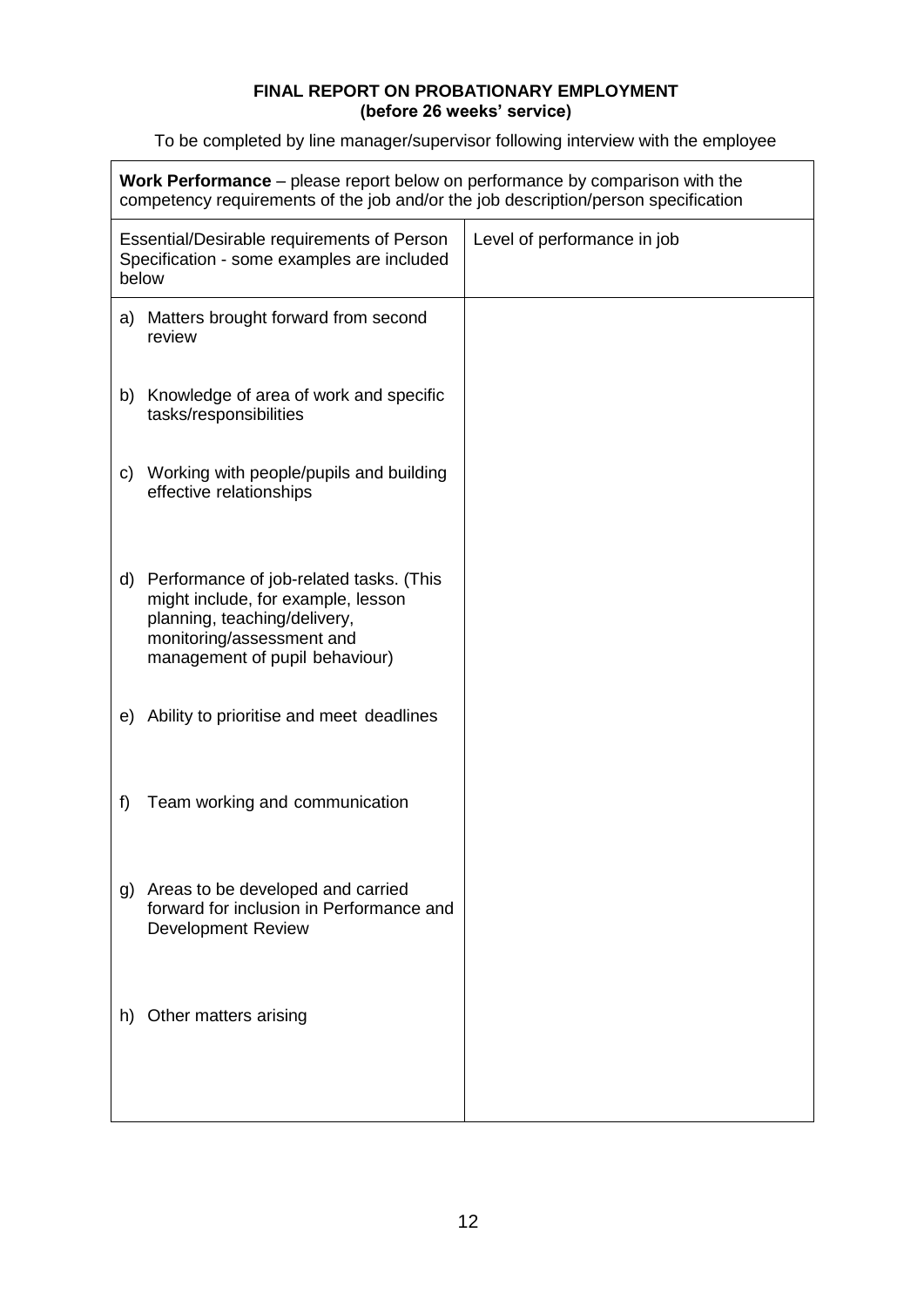| <b>Personal Requirements</b> – please report below on general conduct, timekeeping,<br>attendance, commitment, flexibility, ability to use own initiative appropriately and any<br>other characteristics necessary for good performance                         |                           |       |  |  |
|-----------------------------------------------------------------------------------------------------------------------------------------------------------------------------------------------------------------------------------------------------------------|---------------------------|-------|--|--|
|                                                                                                                                                                                                                                                                 |                           |       |  |  |
| Training and Development needs - please identify and describe below how these can<br>be met in the review period, including an action to be taken before next review                                                                                            |                           |       |  |  |
|                                                                                                                                                                                                                                                                 |                           |       |  |  |
|                                                                                                                                                                                                                                                                 |                           |       |  |  |
| Assessment and recommendation – if transfer to permanent establishment (or<br>extension of the probationary period) is not being recommended, please detail reasons<br>under line manager/supervisor's comments and please contact HR before review<br>meeting. |                           |       |  |  |
| Satisfactory progress to date?                                                                                                                                                                                                                                  | Yes/No                    |       |  |  |
| Suitable for present work?                                                                                                                                                                                                                                      | Yes/No                    |       |  |  |
| Transfer to permanent establishment?                                                                                                                                                                                                                            | Yes/No                    |       |  |  |
| Probation period to be extended?                                                                                                                                                                                                                                | Yes (period of extension: | )/No  |  |  |
| Possibility of alternative role?                                                                                                                                                                                                                                | Yes/No                    |       |  |  |
| Terminate employment - not satisfactory?                                                                                                                                                                                                                        | Yes/No                    |       |  |  |
| Further Comments and signature by line manager/supervisor                                                                                                                                                                                                       |                           |       |  |  |
|                                                                                                                                                                                                                                                                 |                           |       |  |  |
| Signature:                                                                                                                                                                                                                                                      | Print name:               | Date: |  |  |
| Comments (if any) and signature by line manager/supervisor's line manager or<br>member of Senior Management Team/Trust postholder                                                                                                                               |                           |       |  |  |
|                                                                                                                                                                                                                                                                 |                           |       |  |  |
| Signature:                                                                                                                                                                                                                                                      | Print name:               | Date: |  |  |
| Comments (if any) and signature by employee                                                                                                                                                                                                                     |                           |       |  |  |
|                                                                                                                                                                                                                                                                 |                           |       |  |  |
|                                                                                                                                                                                                                                                                 |                           |       |  |  |
| Signature:                                                                                                                                                                                                                                                      | Print name:               | Date: |  |  |
|                                                                                                                                                                                                                                                                 |                           |       |  |  |